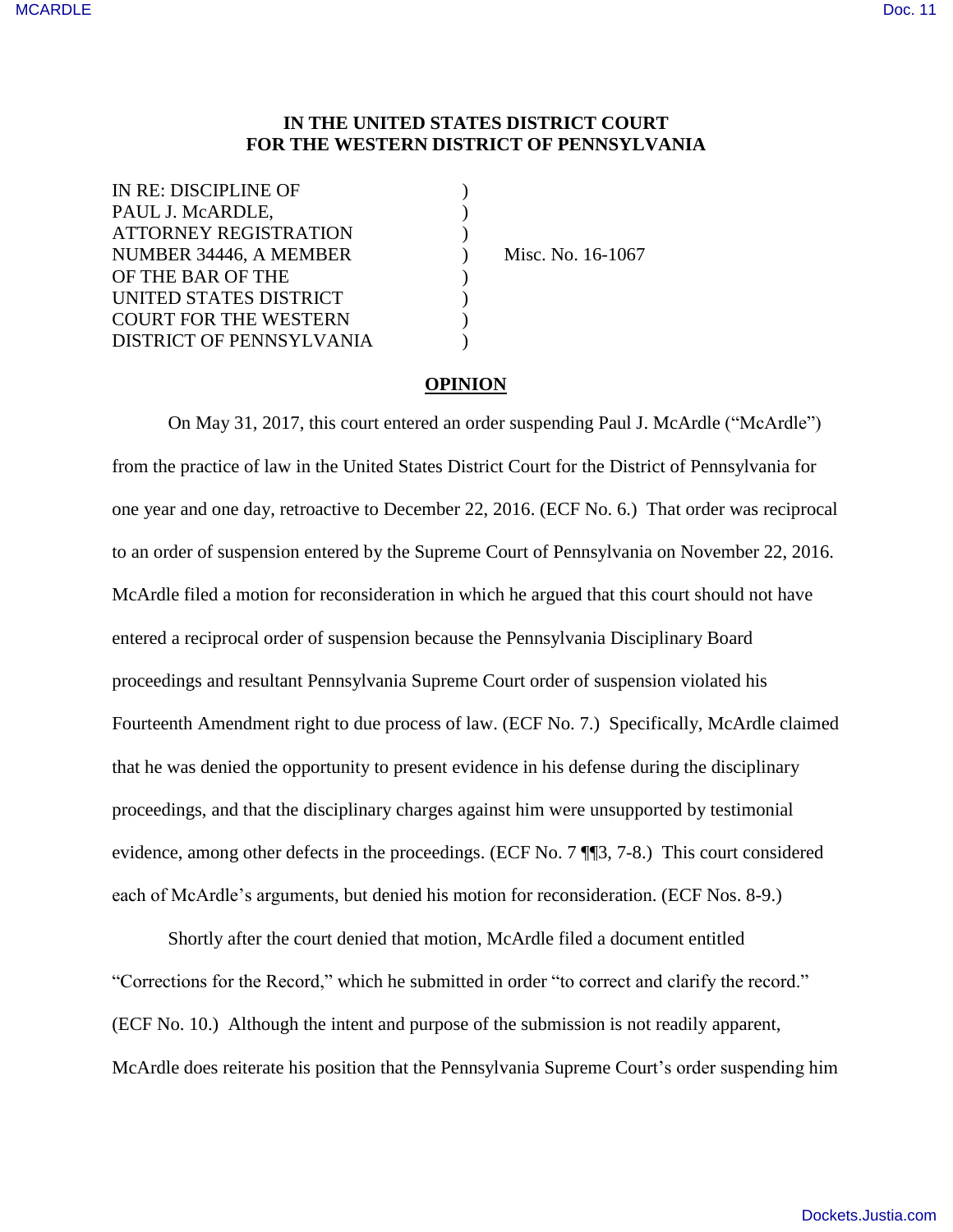from the practice of law for one year and one day "should not have been followed by this District Court" because the state disciplinary proceedings were a "sham" that suffered from "gross defects of the procedure" and "a complete failure of evidence against him." (Id. ¶¶ 7-8, 10.) The court, out of an abundance of caution, treats McArdle's most recent filings as a second motion for reconsideration.

A motion to reconsider should granted only if the movant demonstrates: 1) an intervening change in controlling law; 2) the availability of new evidence not previously available; or 3) the need to correct a clear error of law or prevent manifest injustice. FED. R. CIV. P. 59(e); Allah v. Ricci, 532 F.App'x 48, 51 (3d Cir. 2013) (citing Lazaridis v. Wehmer, 591 F.3d 666, 669 (3d Cir. 2010)); Max's Seafood Café v. Quinteros, 176 F.3d 669, 677 (3d Cir. 1999) (citing N. River Ins. Co. v. CIGNA Reinsurance Co., 52 F.3d 1194, 1218 (3d Cir. 1995)). In order to be successful on a motion for reconsideration, the movant must demonstrate a "definite and firm conviction that a mistake has been committed," or that the court overlooked arguments that were previously made. United States v. Jasin, 292 F.Supp.2d 670, 676 (E.D. Pa. 2003). A motion for reconsideration is not to be used to relitigate, or "rehash," issues the court already decided, or to ask a district court to rethink a decision it, rightly or wrongly, already made. Bell v. City of Phila., 275 F. App'x 157, 160 (3d Cir. 2008); Spence v. City of Phila., 147 F.App'x 289, 291-92 (3d Cir. 2005); Bhatnagar v. Surrendra Overseas Ltd., 52 F.3d 1220, 1231 (3d Cir. 1995); Trenton v. Scott Paper Co., 832 F.2d 806, 810 (3d Cir. 1987); Williams v. City of Pittsburgh, 32 F.Supp.2d 236, 238 (W.D. Pa. 1998); Reich v. Compton, 834 F.Supp. 753, 755 (E.D. Pa. 1993), aff'd in part, rev'd in part, 57 F.3d 270 (3d Cir. 1995); Keyes v. Nat'l R.R. Passenger Corp., 766 F.Supp. 277, 280 (E.D. Pa. 1991).

2